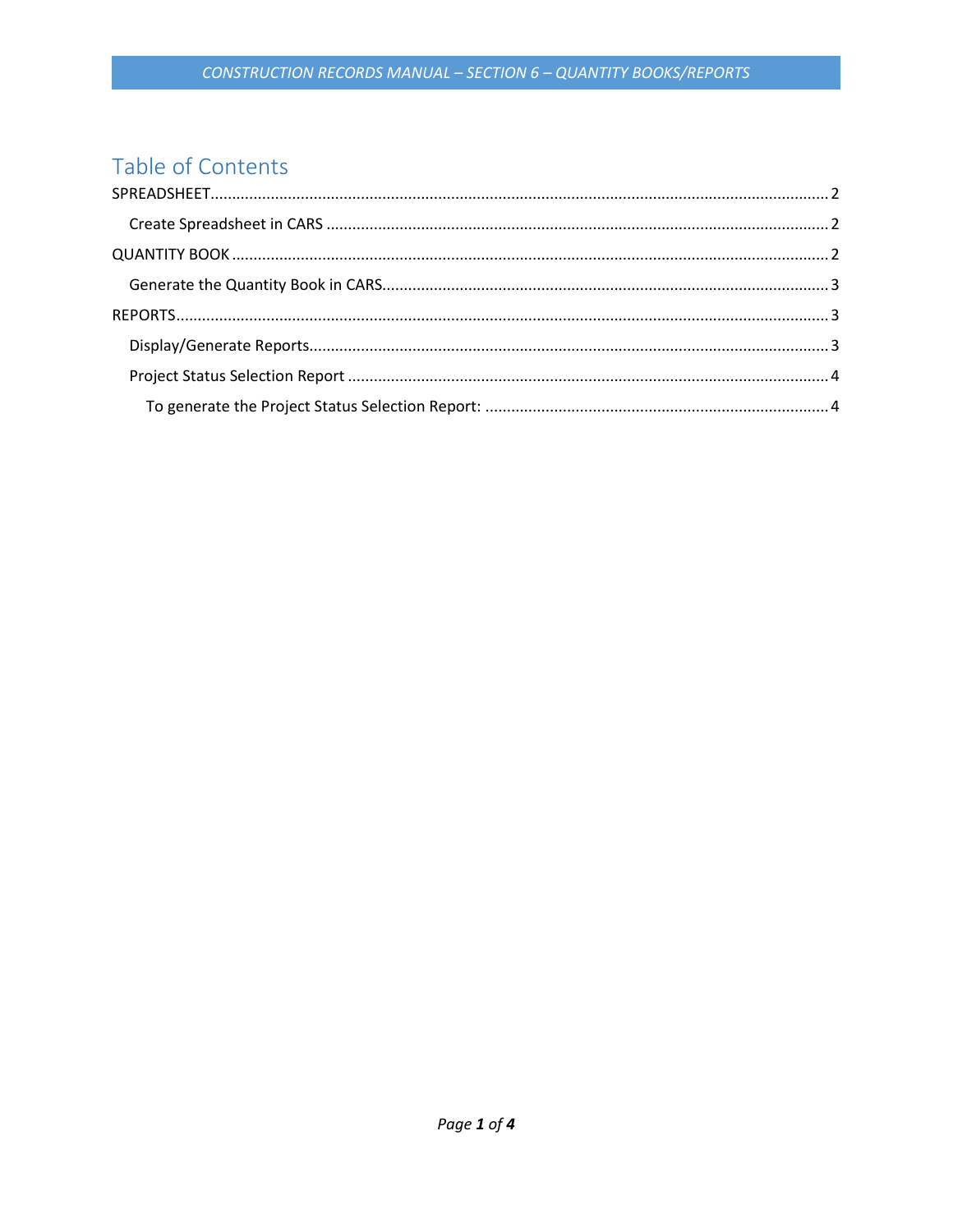# <span id="page-1-0"></span>SPREADSHEET

A spreadsheet is a table listing a range of tons with corresponding footage representing the distance a particular tonnage must be spread to obtain the required plan quantity.

The quantity per mile for the width, depth and type of material is found on the project plans. This quantity is used to compute tons/foot and feet/ton and these constants are then used to compute the spread. These constants are figured as follows:

The quantity per mile from the plans for a 6" lift of Cl. 5 placed 24' wide is 3312 tons. 3312 tons / 5280 feet = 0.627 tons/foot 5280 feet / 3312 tons = 1.594 feet/ton

The figure of 1.594 feet/ton is then multiplied by the number of tons in the load. 15.0 tons x 1.594 feet/ton = 23.9 feet

## <span id="page-1-1"></span>Create Spreadsheet in CARS

To make a spreadsheet with CARS:

- 1. On the Main Menu page, choose Spreadsheet from the Reports column. The Spreadsheet Selection page is displayed.
- 2. Enter the type of material, tons per mile, beginning and ending tons.
- 3. Pick the project number from the Assigned Project drop down box, type in the project number in project ID box or type in the project control number in the PCN box. Click on the SEARCH button.
- 4. The spreadsheet report is generated and can be printed.

The spreadsheet will calculate the spread for each tenth of a ton between the beginning and ending range you enter on the Spreadsheet Selection page. The range of tons entered should be broad enough to cover the various capacities of trucks on the project. Give one copy of the spreadsheet to the scale person so the spread can be entered on the haul ticket. The gravel checker should also have a copy in case the spread is inadvertently left off the haul ticket or if the tickets are generated by the contractor's scale. Retain one copy of the spreadsheet in the project files.

## <span id="page-1-2"></span>QUANTITY BOOK

The quantity book is a detailed report of all pay quantities entered in CARS. These entries are taken from Quantity Manager.

The individual contract bid items are displayed in the quantity book in spec and code order and in the same order as listed on the progressive estimate detail sheets. For projects with multiple subprojects, the quantity book will also be divided by subproject.

Source documentation should be noted when quantities are entered.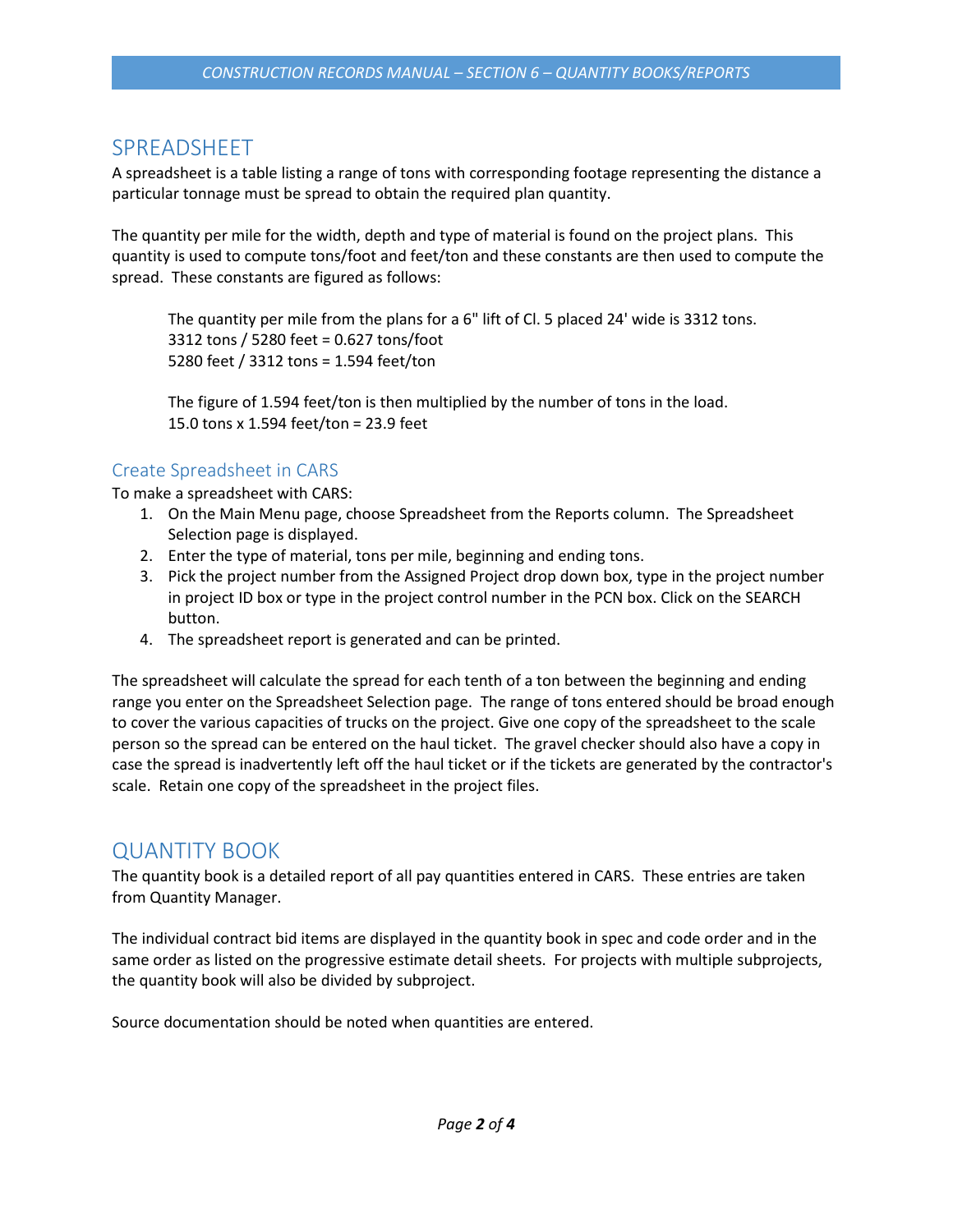#### <span id="page-2-0"></span>Generate the Quantity Book in CARS

To generate a portion or the entire quantity book in CARS:

- 1. Click on the Quantity Book link. The Quantity Book Selection page is displayed.
- 2. To generate and print the entire quantity book, leave the beginning and ending spec and codes set to the default values of 001/0001 through 999/9999.
- 3. To generate and print a section of pay quantities, enter the beginning spec and code for the first item of the section and enter the spec and code for the last item in the range in the ending spec and code. You can also get a section of pay items by typing in the spec number only in the beginning and ending spec text boxes and leaving the codes at their default values. For example, you want to look at all the traffic control pay items in the quantity book. Enter the spec number 704 in the beginning and ending spec text boxes. Leave the beginning and ending code numbers at the default values of 0001 and 9999. Only the pay items under spec number 704 will be generated from the quantity book.
- 4. The quantity book links displayed on the Quantity Book Selection page can be changed by selecting a project from the Assigned Project drop down list, by entering the project number or entering the PCN.
- 5. Quantity book reports can be generated by clicking on the subproject links and producing the quantity book for the subproject chosen only. The entire quantity book can be generated by clicking on the All Subprojects link.

## <span id="page-2-1"></span>REPORTS

Any reports already created using the Maintenance menu can be printed using the Reports menu. The reports for the project shown at the top of the screen will be displayed. Reports for a different project can be accessed by using the Project Search Criteria. Pick the project by using the assigned project drop down list, by entering the project number or by entering the project PCN. Click on the Search button to display the reports.

## <span id="page-2-2"></span>Display/Generate Reports

The reports are displayed and generated as follows:

- 1. Concrete Paving, Haul Sheets and Mix Bitumen reports
	- a. Reports are displayed by subproject, spec/code and date order
	- b. Click on the date link to generate the report
- 2. Piling/Test Piling Reports
	- a. Reports are displayed by subproject, spec/code and structure number
	- b. Click on the structure number to generate the report
- 3. Change Orders
	- a. Reports are displayed by change order number in descending order
	- b. Click on the change order number to generate the report
- 4. Force Account
	- a. Reports are listed in descending order by force account number
	- b. Click on the Equipment, Material, Personnel and Summary links to generate the reports
- 5. Weekly Progress Reports
	- a. Reports are listed in descending order by report number